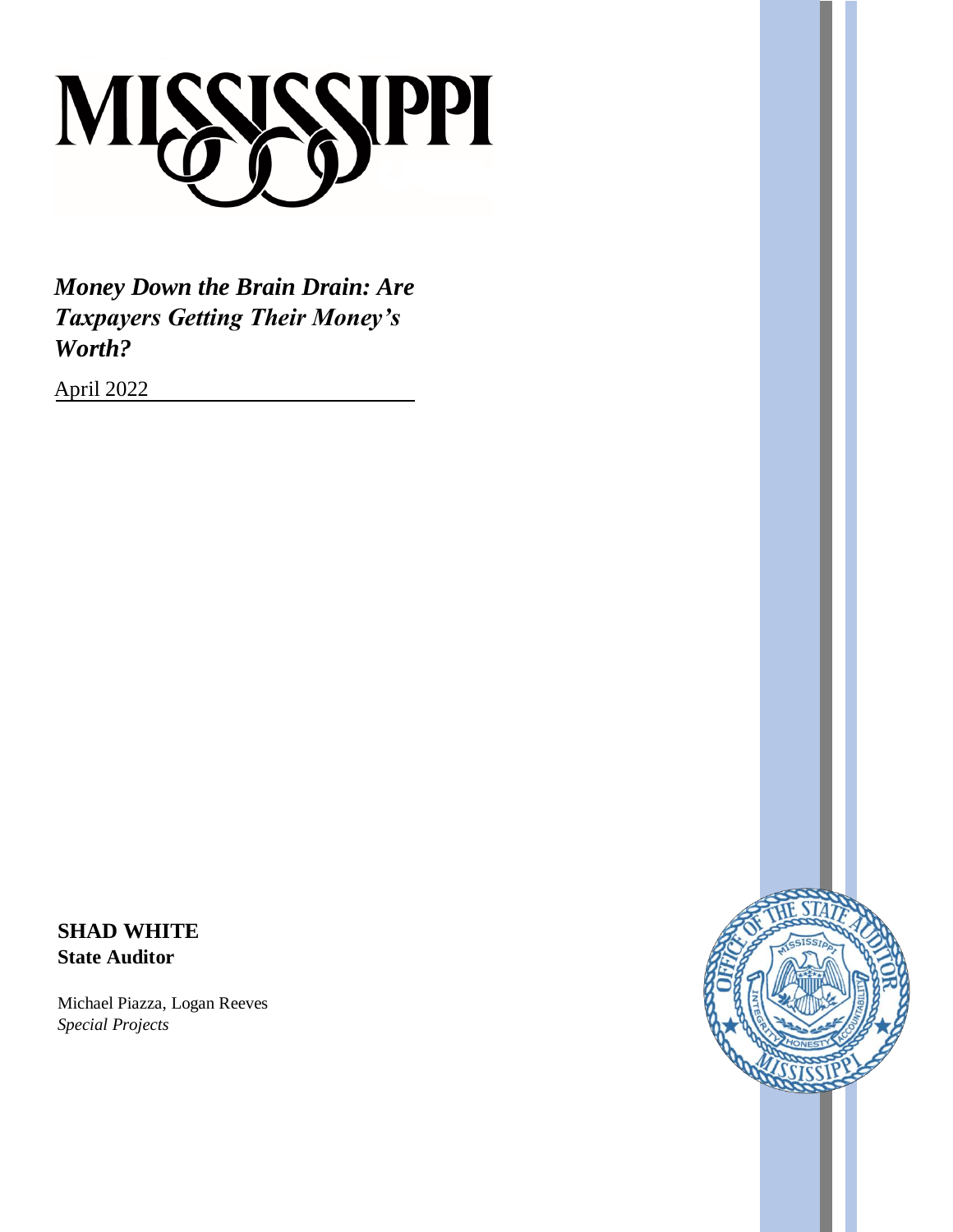# *Money Down the Brain Drain: Are Taxpayers Getting Their Money's Worth?*

#### **Executive Summary**

Mississippi is one of only three states to lose population according to the 2020 census. Data from the Census Bureau also shows Mississippi has lost over 60,000 "Millennials"<sup>1</sup> since the 2010 census<sup>2</sup> nearly 10% of the state's Millennial population. Many of these Millennials are college-educated or skilled workers, and their departure is known as "brain drain." Failure to maintain and replenish our state's most highly educated population could be disastrous for the economic future of Mississippi.<sup>3</sup>

Because part of the mission of the Mississippi Office of the State Auditor (OSA) is to evaluate public spending and ensure taxpayer money is being used effectively, Auditor White has commissioned a series of analyses to evaluate Mississippi's investments into college students who leave Mississippi after graduation. Mississippi invested over \$1.5 billion from its general fund into its public university attendees from 2015-2018, but half of those students did not hold a job in the state by 2020. The data trends in this report also suggest the problem is worsening as time passes.

Aside from highlighting the cost of brain drain to the taxpayers, the report identifies the schools and degree programs most likely to produce graduates who stay in the state. This information about which universities and programs are best at using taxpayer dollars on graduates who will stay and contribute to the economy could inform future policy decisions about Mississippi's public universities.

To show brain drain's impact on our state, OSA commissioned a report from Mississippi's State Longitudinal Data System (SLDS)—a state-funded resource that includes administrative records from more than 25 workforce, education, and human service agencies in the state.

Data used in this report came from the Mississippi Institutions of Higher Learning (IHL) and the Mississippi Department of Employment Security (MDES) over a 12-year period beginning in 2008. The analysis for the report was conducted by Mississippi State University's National Strategic Planning and Analysis Research Center (NSPARC), which serves as the data clearinghouse for the SLDS. It used graduation statistics<sup>4</sup> and employment records to determine how many Mississippi public-college graduates held a job in Mississippi 3, 5, and 10 years after leaving college.

<sup>&</sup>lt;sup>1</sup> According to th[e Pew Research Center,](https://www.pewresearch.org/fact-tank/2019/01/17/where-millennials-end-and-generation-z-begins/) Millennials are considered people born between 1981 and 1996.

<sup>&</sup>lt;sup>2</sup> Information is calculated fro[m Single Year of Age and Sex for the Civilian Population](https://www2.census.gov/programs-surveys/popest/datasets/2010-2020/state/asrh/SC-EST2020-AGESEX-CIV.csv) file.

<sup>&</sup>lt;sup>3</sup> See [United States Congress Joint Economic Committee publication.](https://www.jec.senate.gov/public/index.cfm/republicans/2019/4/losing-our-minds-brain-drain-across-the-united-states)

<sup>&</sup>lt;sup>4</sup> The University of Mississippi Medical Center is considered its own entity in this analysis.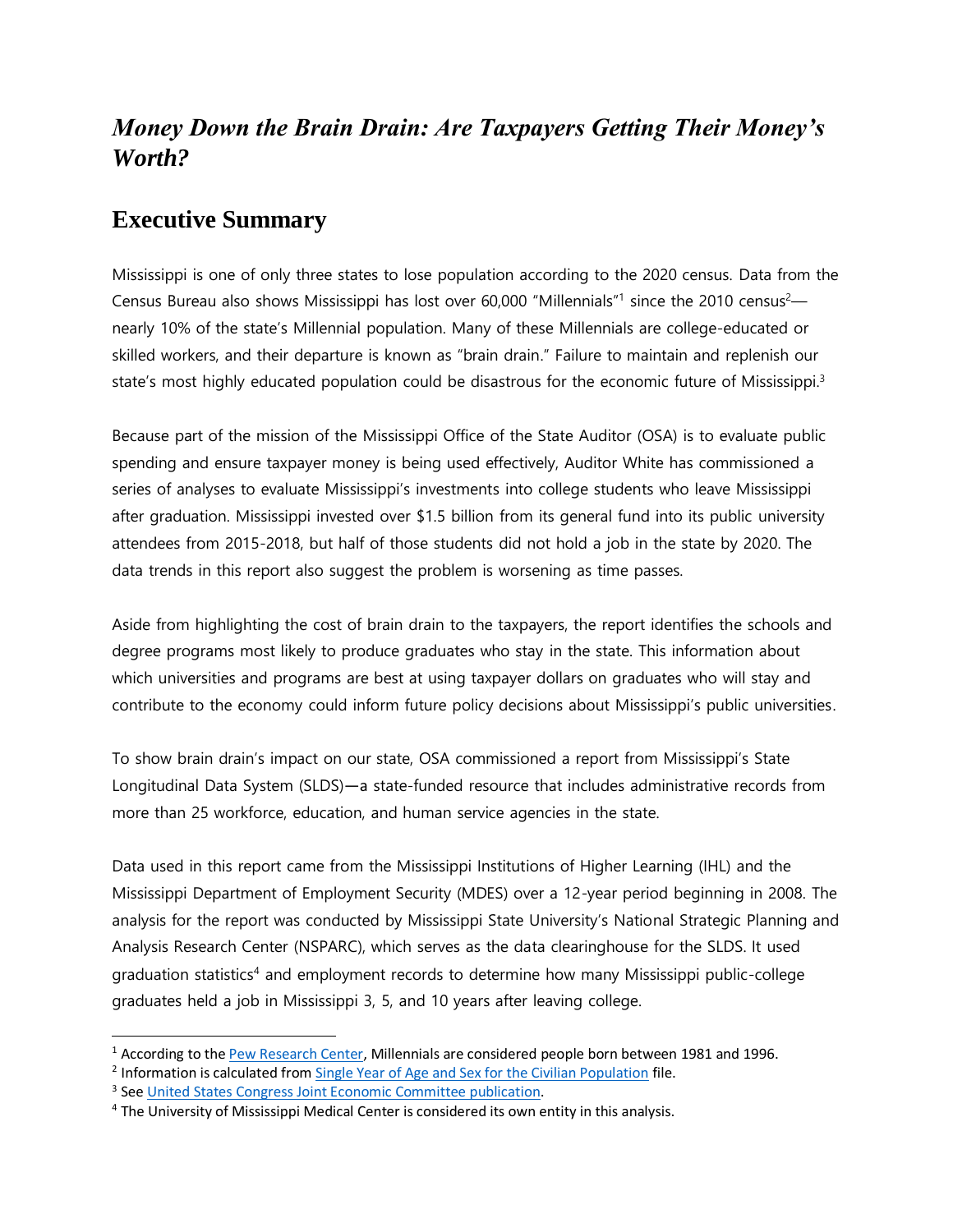### **Mississippi loses half its college graduates to brain drain within three years, and the problem is getting worse.**

In 2020, only 50% of Mississippi's public university graduates<sup>5</sup> chose to work in the state three years after leaving college. As time passes, more college graduates will stop working for Mississippi companies. For example, fewer than 47% of all Mississippi public university graduates from 2008-2010 worked in the state by 2020—down from the 57% of those graduates who worked in Mississippi three years after leaving college. The data trends suggest substantially less than 50% of 2015-2017 graduates will be working for Mississippi companies by 2027. Moreover, an increasing number of graduates are choosing to not work in Mississippi at all.

Figure 1 shows 2008-2010 college graduates who worked in Mississippi for 3, 5, and 10 years; 2013- 2015 graduates who worked for 3 and 5 years; and 2015-2017 graduates who were employed in Mississippi just 3 years after completing a degree at a public Mississippi university.



 $\overline{\phantom{a}}$ 

<sup>&</sup>lt;sup>5</sup> Only graduates who did not immediately re-enroll in a different degree program at a public college in Mississippi are considered.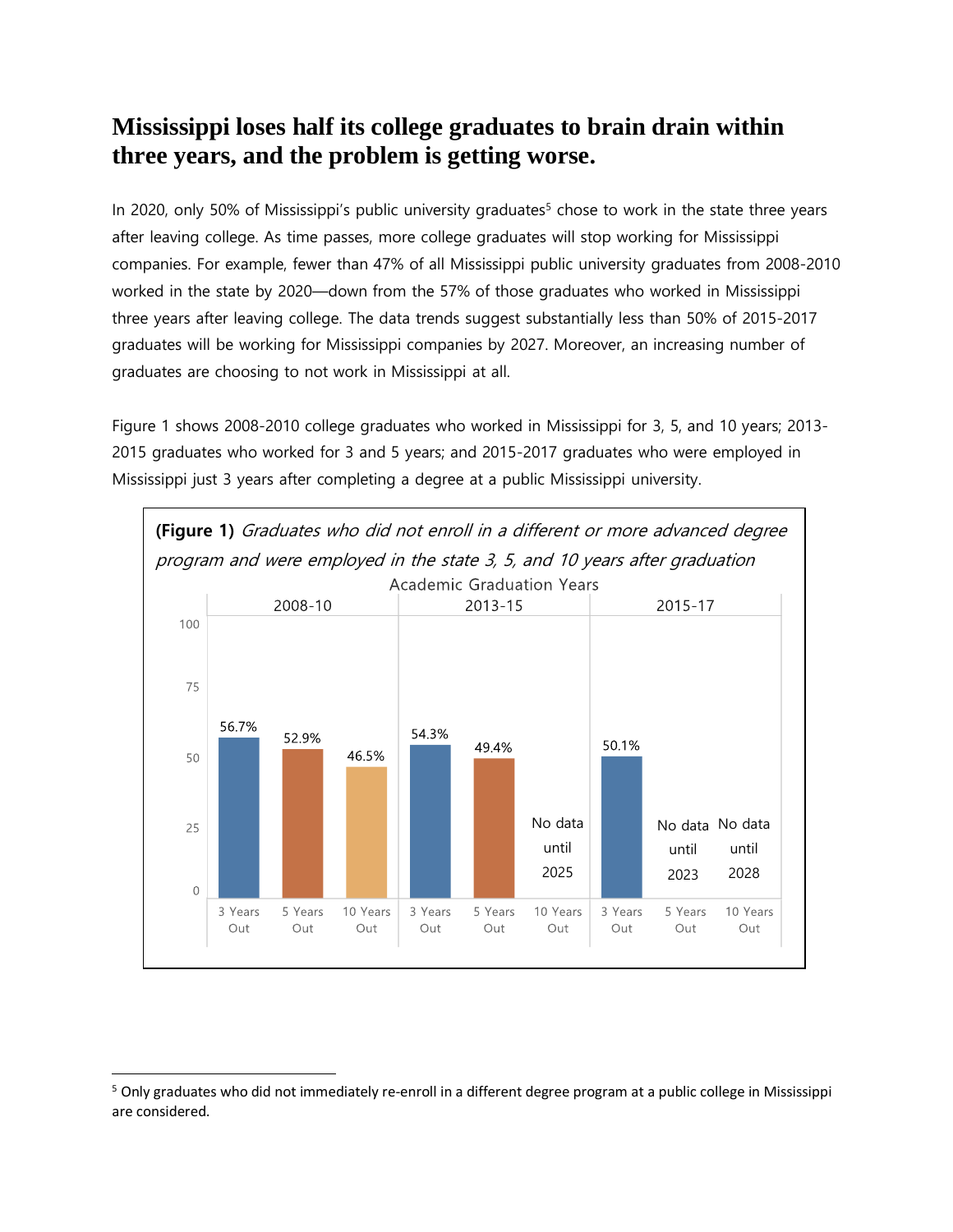## **Universities contribute to brain drain at different rates.**

Graduates of some public universities were more likely to stay and work in Mississippi than others. For example, over 70% of Delta State University (DSU), Mississippi University for Women (MUW), Mississippi Valley State University (MVSU), and University of Mississippi Medical Center (UMMC) instate graduates since 2008 worked in Mississippi at least 3 years after graduation. Fewer than 52% of 2015-2017 University of Mississippi (UM) in-state graduates and fewer than 58% of 2015-2017 Mississippi State University (MSU) in-state graduates held a job in the state by 2020. Figure 2<sup>6</sup> shows the percentage of in-state graduates who worked in Mississippi 3 years after completing a degree at each of the public universities in Mississippi.<sup>7</sup> The rate at which graduates of most public universities in Mississippi chose to work in Mississippi three years after leaving college declined over time.





For perspective, University of Southern Mississippi (USM) and MSU produced approximately half of all in-state graduates included in this analysis who worked in Mississippi three years after leaving college. Also, among 2008-2010 graduates, more Mississippi residents completed a degree at UM and left the state within three years than worked in the state three years after completing a degree at MUW, MVSU, and UMMC combined. For both the 2013-2015 and 2015-2017 graduation groups, approximately the same number of in-state UM graduates left the state within three years of graduation as worked in the state three years after completing a degree at MUW, MVSU, and UMMC combined.

<sup>&</sup>lt;sup>6</sup> See Jackson State University (JSU) and Alcorn State University (ASU).

 $^7$  Only graduates who did not immediately re-enroll in a different degree program at a public college in Mississippi are considered.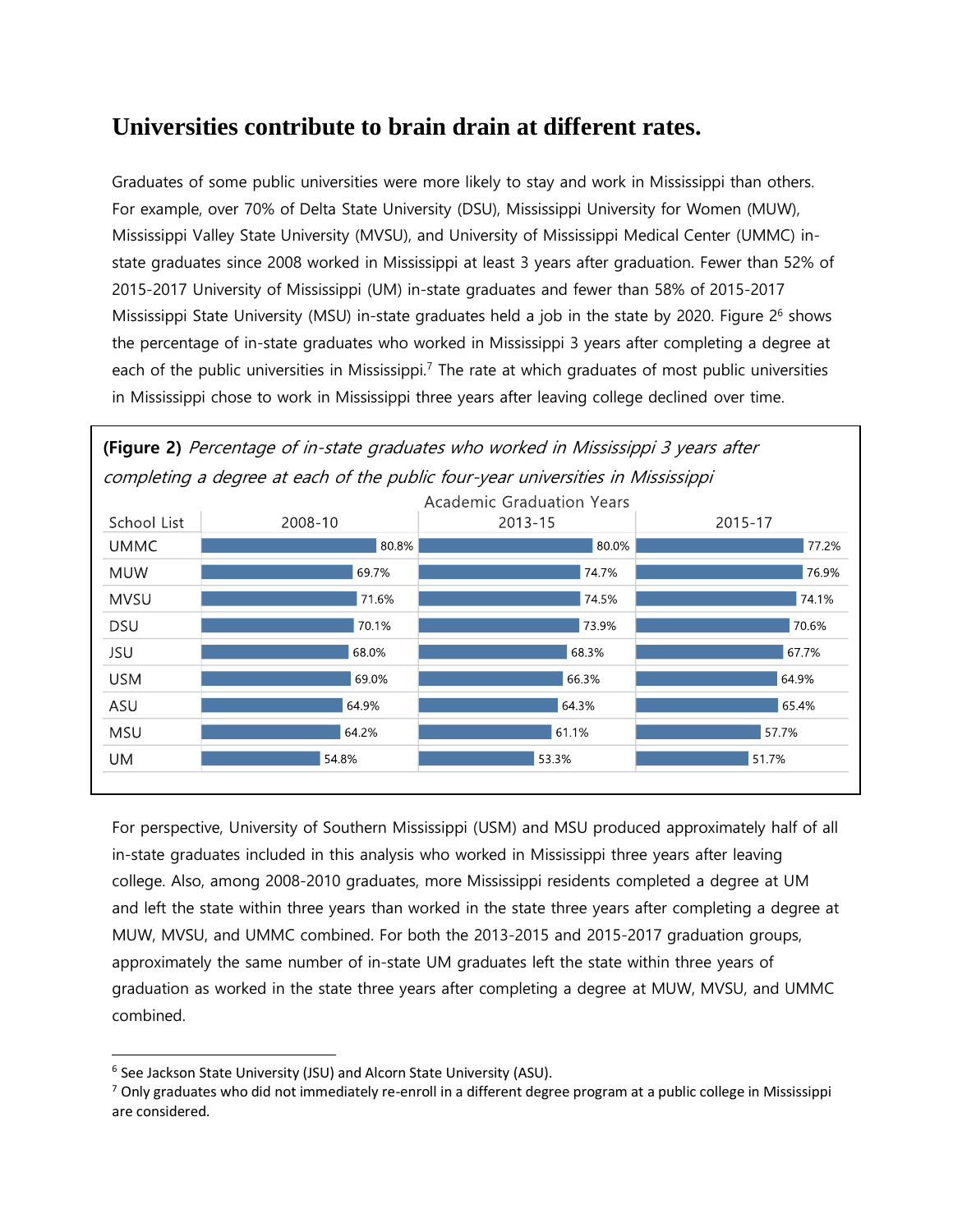## **Some career paths are more likely to lead to employment in Mississippi.**

Academic programs were also analyzed to test whether graduates of certain programs were more or less likely to work in Mississippi after leaving college. Graduates of programs that train teachers, social workers, or nurses are most likely to work in Mississippi 3, 5, and 10 years after graduation. Graduates of physical sciences, philosophy/religion, foreign language, and engineering programs are least likely to work in Mississippi at any time after leaving college. Figure 3 compares the degree programs most likely to graduate a future Mississippi worker against the degree programs least likely to do so at 3, 5, and 10 years after graduation.<sup>8</sup> The information in this figure remains generally consistent for all other graduation groups.



**(Figure 3)** Percentage of graduates who worked in Mississippi after leaving college grouped by general degree program

 $\overline{\phantom{a}}$ 

<sup>8</sup> Only 2008-2010 graduates who did not immediately re-enroll in a different degree program at a public college in Mississippi are considered.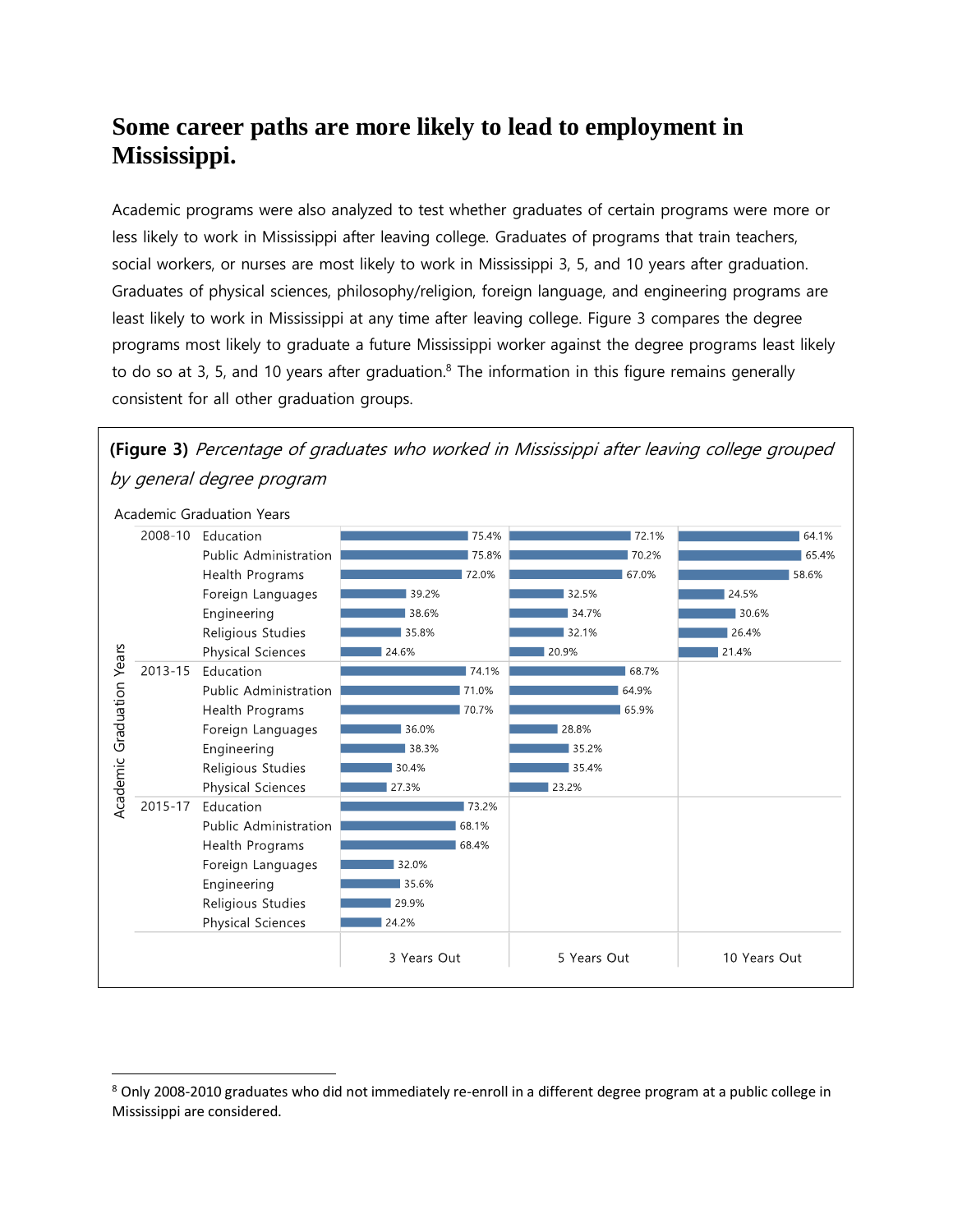Figure 4 shows which specific degree programs<sup>9</sup> were most likely to lead to employment in Mississippi three years after college<sup>10</sup> for all graduates included in this analysis.

**(Figure 4)** Specific degree-program of graduates most likely/least likely to work in the state three years after leaving college

#### **Most Likely to Work in Mississippi**

- 1. Kindergarten / Preschool Education and Teaching
- 2. Social Science Teacher Education
- 3. Mathematics Teacher Education
- 4. Education, Other
- 5. Dental Hygiene / Hygienist
- 6. Social Studies Teacher Education
- 7. Elementary Education and Teaching
- 8. English / Language Arts Teacher Education
- 9. Child Development
- 10. Registered Nursing / Registered Nurse

#### **Least Likely to Work in Mississippi**

- 1. Hospitality Administration / Management, General
- 2. Geology / Earth Science, General
- 3. Real Estate
- 4. Marketing, Other
- 5. Drama and Dramatics / Theatre Arts, General
- 6. Business / Managerial Economics
- 7. Computer Engineering, General
- 8. Chemical Engineering
- 9. Chemistry, General
- 10. Philosophy

<sup>&</sup>lt;sup>9</sup> Only specific degree programs with at least 10 graduates working in Mississippi at all times during the reporting period are considered.

 $10$  Only graduates who did not immediately re-enroll in a different degree program at a public college in Mississippi are considered.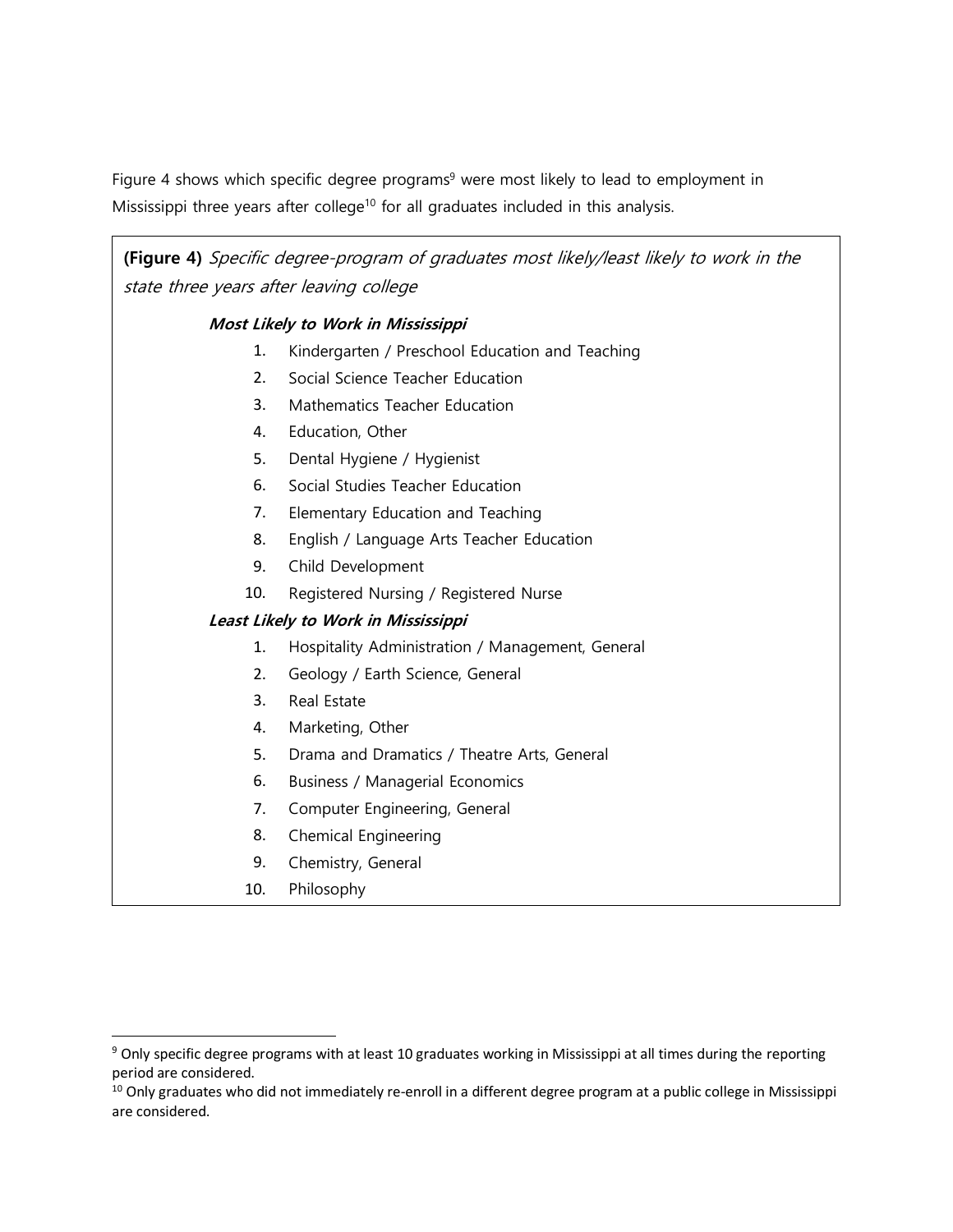

# **Two-Thirds (67%) of analyzed public university graduates work in just 10 counties.**

Nearly half of all analyzed graduates who worked in Mississippi after completing a college degree worked in one of five counties: Hinds, Harrison, Lee, Forrest, and Rankin. 11 The next five counties—ranked by the percentage of college graduates working in them—account for over 17% of Mississippi public university graduates. They are Madison, DeSoto, Oktibbeha, Lafayette, and Lauderdale. This means two-thirds of the Mississippi college graduates analyzed in this report who are working in Mississippi have a job in one of 10 counties, with over half of those jobs being in Hinds, Madison, and Rankin Counties. See Figure 5 for a map of where 2015-2017 college graduates who worked in Mississippi three years after leaving college were employed. The information in this figure remains generally consistent for all other graduation groups.

 $11$  Data reflects where jobs were located—not where workers lived.